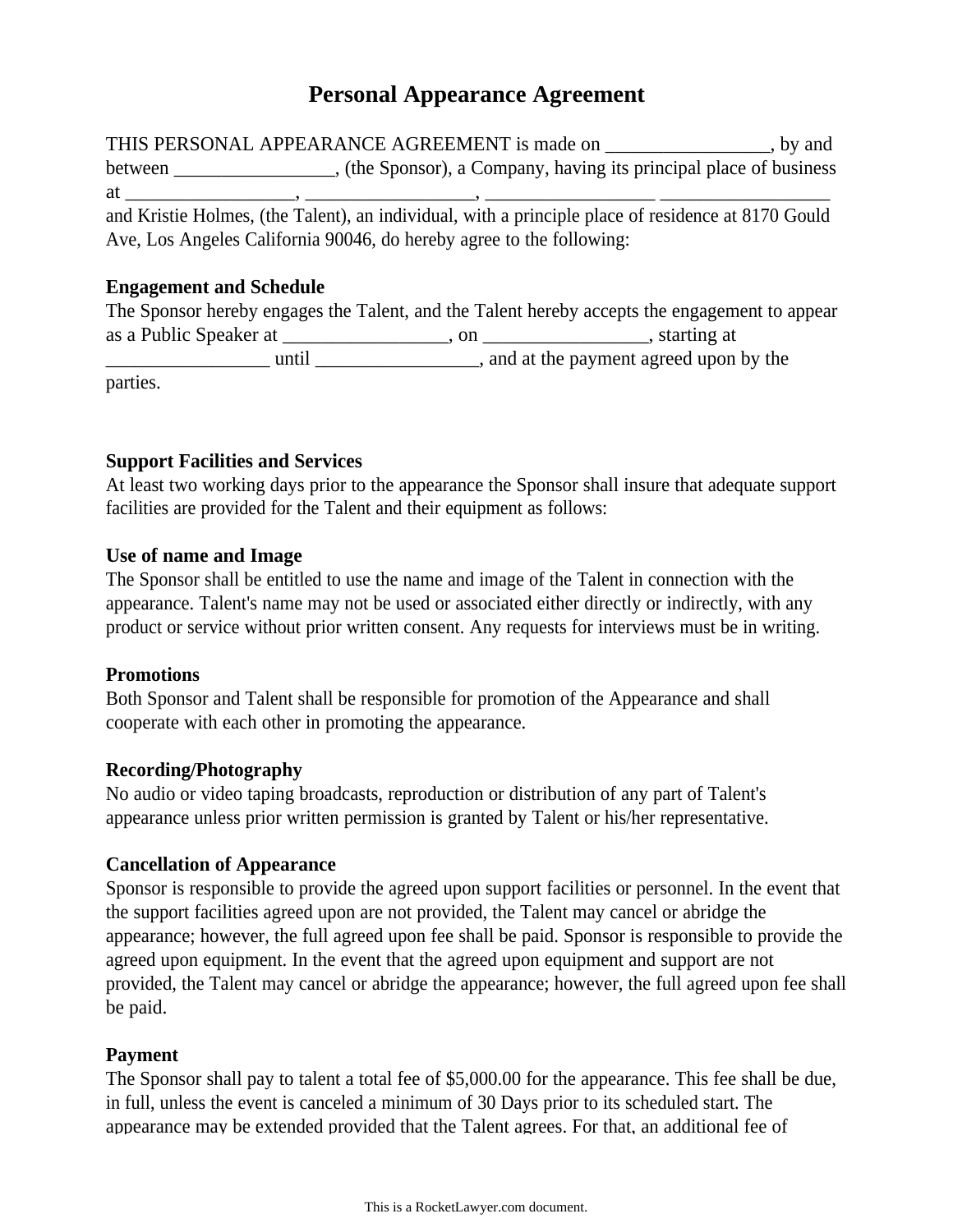\$995.00 per half-hour shall be due. The Talent may condition the extension of the appearance on prepayment.

## **Food**

Food and beverage shall be complimentary to Talent during the event.

## **Transportation/Hotels**

Most of this is usually addressed in the contract. The Sponsor must provide transportation, at no cost to the Talent, for all musicians, crew, equipment and personal luggage from the airport or train station to the hotel, to and from the venue and back to the airport or train station.

# **Legal Construction**

In the event any one or more of the provisions contained in this Agreement shall for any reason be held invalid, illegal, or unenforceable in any respect, that invalidity, illegality, or unenforceability shall not affect any other provision. This Agreement shall be construed as if the invalid, illegal, or unenforceable provision had never been contained in it.

# **Prior Agreements Superseded**

This Agreement constitutes the sole and only agreement of the parties and supersedes any prior understandings or written or oral agreements between the parties respecting the subject matter of this Agreement.

# **Force Majeure**

Talent's obligations are subject to detention or prevention by sickness, inability to perform, accident, failure or delay of means of transportation, Acts of God, riots, strikes, labor difficulties, epidemics, any act of any public authority or any other cause, similar or dissimilar, beyond Talent's control. In the event of illness, strike, Act of proportionate amount of payment may be due for any appearance(s) which Talent may have rendered up to God, governmental regulation of other force major occurrence, Talent is unable or is prevented from performing the engagement any part thereof, Sponsor shall be obligated and liable to Talent for such proportionate amount of payment may be due for any appearance(s) which Talent may have rendered up to the time of the inability to perform by reason of such illness or force major occurrence.

# **Amendments**

This Agreement may be amended by the parties only by a written agreement.

# **Governing Law**

This Agreement will be governed by the laws of the State of California without giving effect to any conflicts of laws provisions.

# **Attorneys' Fees**

If any action at law or in equity is brought to enforce or interpret the provisions of this Agreement, the prevailing party will be entitled to reasonable attorneys' fees in addition to any other relief to which that party may be entitled.